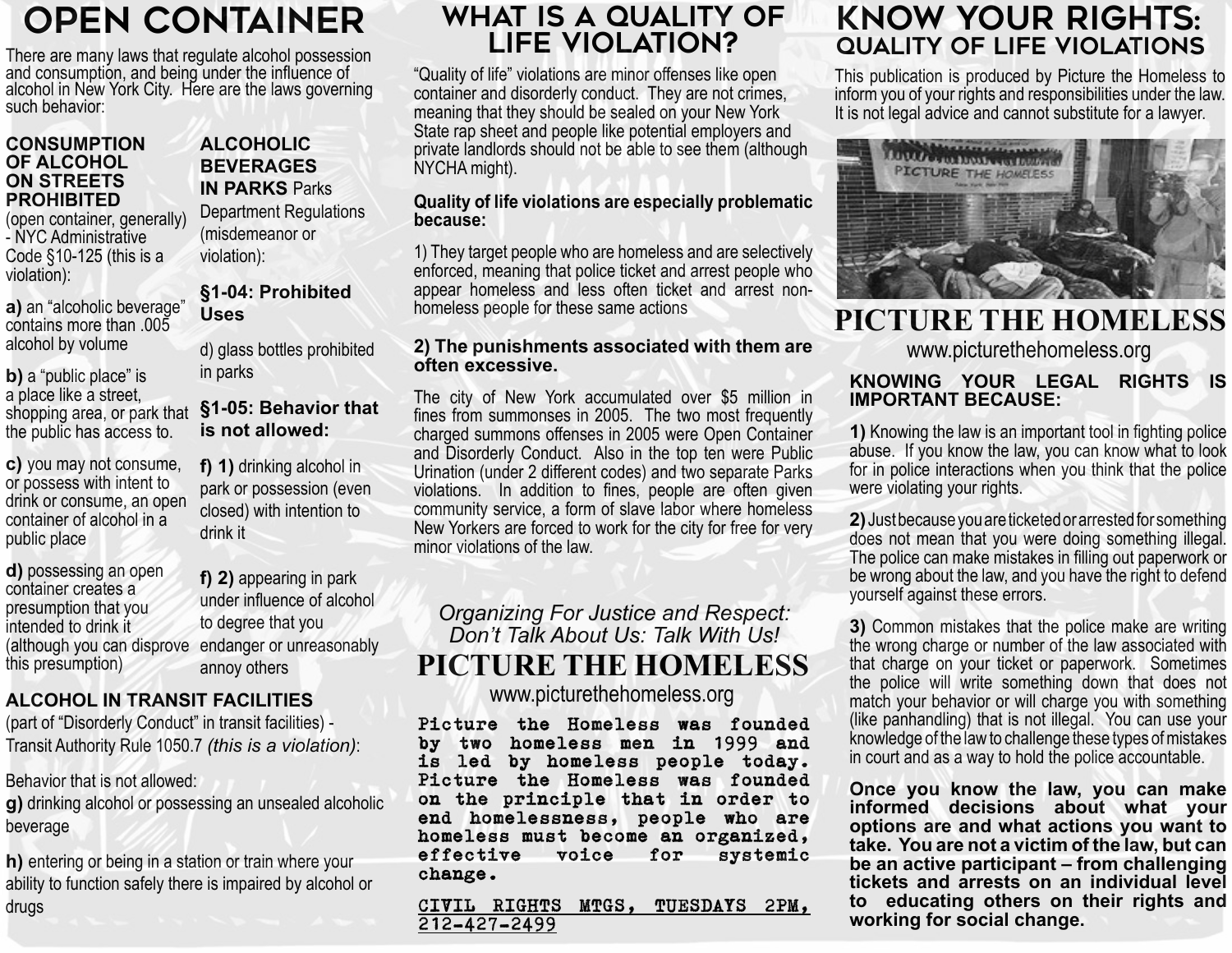#### DISORDERLY CONDUCT DISORDERLY CONDUCT

Police sometimes give "disorderly conduct" tickets when they don't have anything else to charge people with. Here are the legal definitions of disorderly conduct:

### **DISORDERLY CONDUCT (GENERALLY) -** *NY*

*is a violation):*

#### **Intending or recklessly creating a risk that there will be public inconvenience, allowed: annoyance or harm WHILE:**

1) fighting or participating in violent, tumultuous, or threatening behavior 2) making unreasonable noise

3) using abusive or obscene language or obscene gestures in public 4) disturbing others meeting up (without legal authority) 5) blocking pedestrian or vehicular traffic 6) gathering with others in public and not dispersing when police lawfully ask you

to do so 7) creating a dangerous/ physically offensive condition l) 7) sexual activity by any act that does not

have a legitimate purpose.

#### *Penal Law §240.20 (this Department Regulation*  **"DISORDERLY BEHAVIOR" IN PARKS –** *Parks § 1-04 (this can be*

*a misdemeanor or violation):*

# **Behavior that is not**

l) 1) entering / exiting the park at places not designated as an entrance/exit or trying to enter locked/restricted areas(misd) l) 2) climbing any tree/ bush/ structure not intended for climbing (misd) l) 3) Trying to enter a place in the park where payment is required to enter and payment is not made (misd) l) 4) gambling l) 5) interfering with, blocking or making any park road or any part of the park dangerous l) 6) fighting/assault

l) 8) endangering the safety of others

I) 9) operate bicycle, motorcycle or other vehicles in a dangerous manner

#### **DISORDERLY CONDUCT IN TRANSIT FACILITIES –** Transit Authority Rule 1050.7 *(this is a violation):*

### **Behavior that is not allowed:**

a) littering, or creating unsanitary conditions b) smoking

c) sleeping in a disruptive manner

d) gambling

e) using music/sound players w/o headphones

f) throwing/dropping any item onto the tracks, buildings, or trains

g) drinking alcohol or possessing an unsealed alcoholic beverage

h) being in a station or train where you can't function safely due to alcohol or drugs

i) acting in a way that would annoy, alarm or inconvenience others

j) taking up more than one seat at a station/on a train, lying on the floor or stairs, or blocking others' access to the floor or stairs

k) riding bicycles, skateboards, in-line skates, etc.

**\*It is NOT illegal to sleep sitting up on a train or bus**

## ARRESTS WITHOUT A WARRANT

Generally, when the police ticket and arrest people on the street for quality of life offenses, the police do not have a warrant and there are rules about what they can and can't do.

#### **Arrests without a warrant; by police officer; when and where authorized** – New York Criminal Procedure Law §140.10:

An officer may arrest a person for:

1) a) any offense committed in his presence (like violations)

1) b) any crime he believes the person committed, in the officer's presence or not (misdemeanors and above)

2) a) a violation, when committed in the geographical area of the officer's employment

2) b) a misdemeanor or above, whether committed in the geographical area of the officer's employment or outside it.

## STOP AND IDENTIFY LAWS

New York's "Stop and identify law", NY Criminal Procedure Law §140.50, dictates when the police can ask you to identify yourself. New York's law also talks about when they can frisk you.

**Temporary Questioning of Persons in Public Places –** NY Criminal Procedure Law §140.50:

1) An officer may stop a person within his geographic area of employment and demand his *name, address,* 

*conduct* WHEN: - he reasonably suspects the person is committing, has committed, or is about to commit a *misdemeanor* OR a *felony* (**NOT a violation**)

**Search for Weapons** – NY Criminal Procedure Law §140.50:

*and explanation of his*  for a deadly weapon or 3) An officer may search a person stopped under the circumstances described at left WHEN he reasonably suspects he is in danger of physical injury AND is searching any instrument capable of causing serious physical injury and is not of a sort usually carried by lawabiding persons in public places.

Although the police may demand your name, address, and an explanation of your conduct in these circumstances: 1) this law does NOT mean that you have to produce an identification card, 2) they are allowed to fingerprint you and identify you if they ARREST you – even if they arrest you for a violation. However, they are not allowed to arrest you solely for not identifying yourself, because not identifying yourself is not a crime in New York.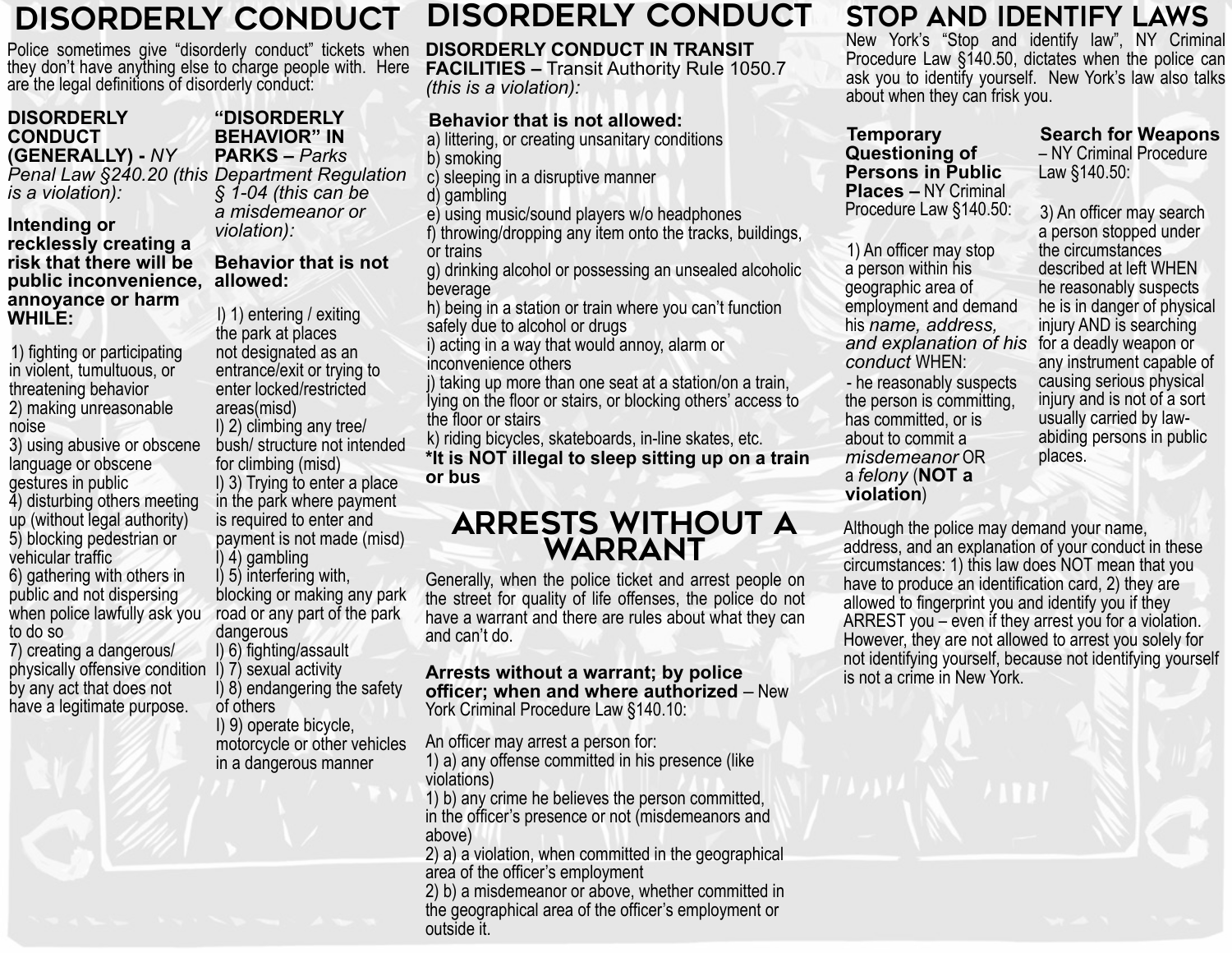## ACDS (ADJOURNMENT IN CONTEMPLATION OF DISMISSAL)

When you are ticketed or arrested for a minor offense, you may be offered an ACD plea bargain. Often the judge or lawyer will says something like, "Your case is being dismissed. Just stay out of trouble for 6 months." An ACD can offer you immediate freedom BUT there are important things to know about ACDs:

**1)** A condition of an ACD is often no police contact for 6 months. If you violate a condition of your ACD you can receive a much harsher penalty than your original violation carried – like jail time.

 \* If this has happened to you, let Picture the Homeless know – it is illegal!

 **2)** Under New York's Criminal Procedure Law §170.55, you can not be given an ACD lasting longer than 6 months, unless it is related to family violence.

**3)** You do not have to take an ACD! If you think you will not be able to avoid police contact or will violate another term of NY Penal Code §240.37 Loitering for the purpose of your ACD and do not want to receive a harsh penalty for the promoting, or patronizing a person for prostitution violation, ask your Legal Aid lawyer what will happen if you don't take the ACD

## FINGERPRINTING

The police are only allowed to fingerprint you under certain circumstances. Under New York Criminal Procedure Law §160.10, **"Fingerprinting; duties of police with respect thereto,"** 

AND:

identity OR

fingerprint you (but are not required) if they arrest you

1) Cannot figure out your

2) Reasonably suspects

3) Reasonably suspects that you're wanted for another offense

gave was not accurate OR

The police **MUST** fingerprint you if: The police **MAY**

1) You are arrested OR

2) You are charged with a felony, or a misdemeanor that is defined in the Penal Law (quality of life offenses are generally violations or else are that the identification you misdemeanors only under the NYC code, not the state code) OR

3) You are charged with loitering for the purpose of engaging in deviate sex or prostitution.

## LOITERING

New York has several anti-loitering laws, although their constitutionality has been challenged. Generally, loitering in itself is not illegal, though you cannot block residential or commercial entrances or exits.

However, loitering for the purpose of doing something else illegal *is* illegal:

**LOITERING (GENERALLY)** – NY Penal Code §240.35 *(this is a violation):*

### **Behavior that is not allowed:**

2) loitering for the purpose of gambling

4) loitering while masked or disguised (except for policeauthorized masquerade parties)

5) loitering on school grounds or at a children's camp 6) loitering in a transit facility to solicit or engage in business (including playing music)

NY Penal Code §240.36 when you loiter for the purpose of possessing or using a controlled substance

#### **"LOITERING FOR ILLEGAL PURPOSES" IN PARKS -**

(part of "Prohibited Uses" of Parks) - Parks Department Regulation §1-04 *(this can be a violation or misdemeanor):*

### **Behavior that is not allowed:**

m) 1) prostitution (buying or selling) m) 2) loitering to sell drugs or alcohol

### **LOITERING IN TRANSIT FACILITIES**

(part of "Loitering" generally. There is no MTA regulation about loitering) – NY Penal Code §240.35 *(this is a violation):*

6) loitering in a transit facility to solicit or engage in business (including playing music)

## PUBLIC URINATION:

Public urination is primarily regulated by littering ordinances, with special regulations for parks and transit:

#### **PUBLIC URINATION (GENERALLY)** (called

"Littering Prohibited") – NYC Sanitation Code §16-118 *(this is a violation):*

*Behavior that is not* 

4) drop, spill… refuse, rubbish, manure, garbage, or other organic refuse, in or upon any street or public

*allowed:*

place

#### **PUBLIC URINATION IN PARKS** (part

of "Prohibited Uses" of parks) - Parks Department Regulations §1-04 *(this can be a violation or misdemeanor):*

*Behavior that is not allowed:*

k) public urination or defecation in parks

6) causing / allowing filthy liquid or matter to fall on the streets

### **PUBLIC URINATION IN TRANSIT**

**FACILITIES** (part of "Disorderly Conduct" in transit facilities) - Transit Authority Rule 1050.7 *(this is a violation):*

### **Behavior that is not allowed:**

a) creating "unsanitary conditions" in transit facilities (urinating in places other than toilets)